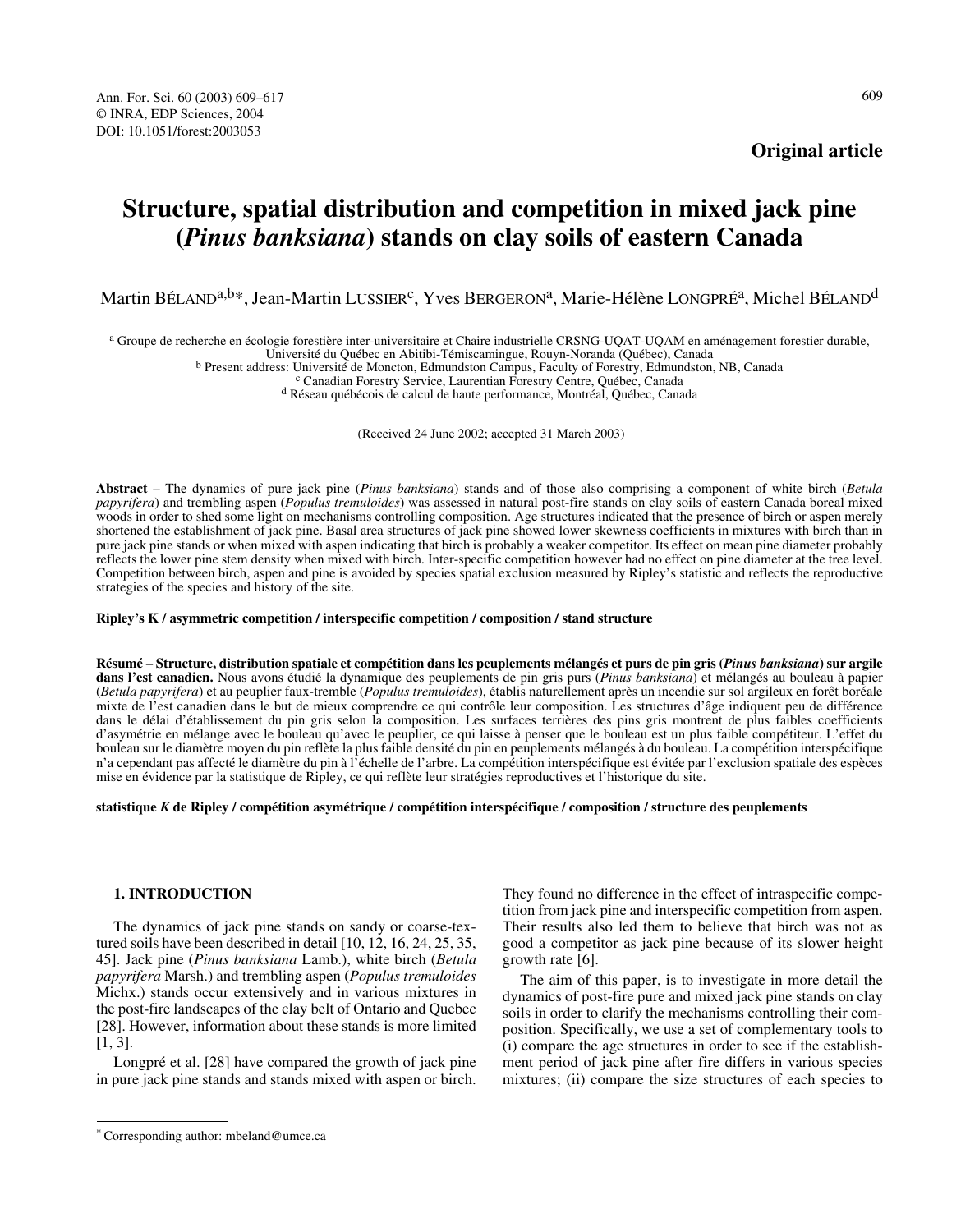explore the types of competition (symetric competition for soil resources or assymetric competition for light) occurring between trees of the same species and of different species [30, 43]; (iii) relate jack pine diameter to intra- and inter-specific competition at the tree level and (iv) compare the spatial distribution of trees of each species in order to evaluate the proportion of the stand experiencing interspecific or intraspecific competition.

We hypothesize that jack pine establishment period in jack pine mixed with aspen or birch is not different from that of pure stands. Because of the high productivity of clay soils in the study area [3], we suppose that competition for light is the major limiting growth factor in jack pine stands. Additionally, because of the difference in relative growth rates of the three species [6, 32], we suppose there is a gradient of increasing intensity of competition exerted upon jack pine trees by birch, jack pine to aspen. This gradient should be noticeable by increased skewness of size distribution of jack pine. Accordingly, accompanying species are expected to have higher skewness of size distribution when they are supressed and lower skewness of size distribution when they are dominant over jack pine. The gradient just described should also be noticeable by an effect of species-specific competition index on the DBH of jack pine.

The spatial distribution of trees in mixed and pure jack pine stands are expected to reflect the species dominant reproductive strategies. White birch stem patterns is expected to be clumpy due to its stump sprout origin and that of aspen is expected to be more random since it can root sprout as individual stems at a long distance from the other trees of its parent clone [27]. Consequently, aspen stems will be competing with a greater number of jack pine than birch stems. Some authors have hypothesized that competition between tree species have a large impact on spatial patterns of trees (association or repulsion) [37]. But spatial patterns of mixed species stands could also be related to site history. The study of spatial patterns of trees can be useful in explaining the intensity of competition measured with competition indices.

# **2. METHODS**

## **2.1. Study area**

The study area is located in the southern portion of Hébécourt township, Québec (48° 30' N, 79° 30' W), where the forest originated from a large fire in 1923 [11]. The stands are even aged. The area is located at the southern tip of the Clay Belt of northwestern Quebec and is included in the ecological region of the Amos Lowlands, which is characterized by glaciolacustrine clay deposits originating from the presence of the proglacial Lakes Barlow and Ojibway [42]. It is also at the southern limit of the Boreal Forest [36], within the balsam fir (*Abies balsamea* (L.) Mill.) – paper birch domain [39]. The regional climate is cold and continental with a mean annual temperature of 0.4 °C and annual precipitation of 800–900 mm, falling mostly during the growing season [15]. Although the average frost-free period is 147 days per year, the risk of frost persists throughout the year [44].

The sites where jack pine is found vary between two extremes: thin organic soil on rock and moderately to well-drained lacustrine clay deposits with a high base content [5].

#### **2.2. Data**

To minimize the effect of abiotic factors, the study sites were all selected on a similar site type: moderately well-drained glacio-lacustrine clay. The ecological mapping of the area [4] was used for site selection. Three stand types were selected: (i) pure jack pine stands, (ii) mixture of jack pine and trembling aspen, and (iii) mixture of jack pine and paper birch. Five 400-m2 square plots were selected per stand type, and the 15 plots were well distributed over the 5-km2 study area. In the mixed stands, the proportion of stems (greater than 10 cm DBH) of each species was approximately 50%.

In each plot, a soil profile was described to verify that they all were on moderately drained clays. All trees (an average of 44 trees per plot, range 26–52) were mapped and had their DBH measured. Between 16 and 19 jack pine trees per plot were cored with an increment borer for age determination.

#### **2.3. Analysis**

#### *2.3.1. Age structure*

The quartiles of age (1st quartile, median and 3rd quartile) of the jack pine population of each stand were used in order to compare the age structure of the three stand types. We chose this parameter because we were not so much interested in the form of the age structure as in the possible delay in stand establishment, i.e. time for establishment of 25%, 50% and 75% of the stems. Moreover, we think that mean age would have been misleading because distributions were skewed towards younger ages. A one-way analysis of variance (ANOVA) was performed to compare mean values between stand types. Levene's test of homogeneity of variance confirmed validity of the ANOVA.

#### *2.3.2. Size structure*

The theories of Weiner [43] about competition have the potential to be applied to mixed stands. These theories explore the frequency distribution in size of individuals in a population rather than the mean. An initially normal distributed population will first become positively skewed as a result of variance in initial exponential growth even without competitive interaction between individuals [30]. When competition is introduced, size structures become positively skewed as a result of differences in relative growth rate of small and large trees [31]. When competition is assymetric, as in competition for light, large individuals suppress growth of smaller ones more than would be expected from their relative sizes [14, 33, 46]. A population with a more asymmetric size structure is assumed to experience more asymmetric competition for light whereas a population with a more symmetric size structure would compete for other resources. Problems usually encountered in the application of this approach to tree populations are various: trees grow slowly and experience mortality, sites are seldom comparable, age is not the same and real size data are not always reliable. In addition, such applications usually deal with intraspecific competition [8, 18, 25, 26, 30, 31].

The data gathered by Longpré et al. [28] is well suited for this type of application. Among the size variables available, we chose tree basal area because it was available for every species and because it was assumed to be more closely related to tree volume than DBH. Inequality in the basal area distribution was evaluated by the skewness coefficient. One-way analysis of variance (ANOVA) was performed to compare skewness between stand types. Multiple comparisons were performed using the Tukey procedure at the 0.05 significance level.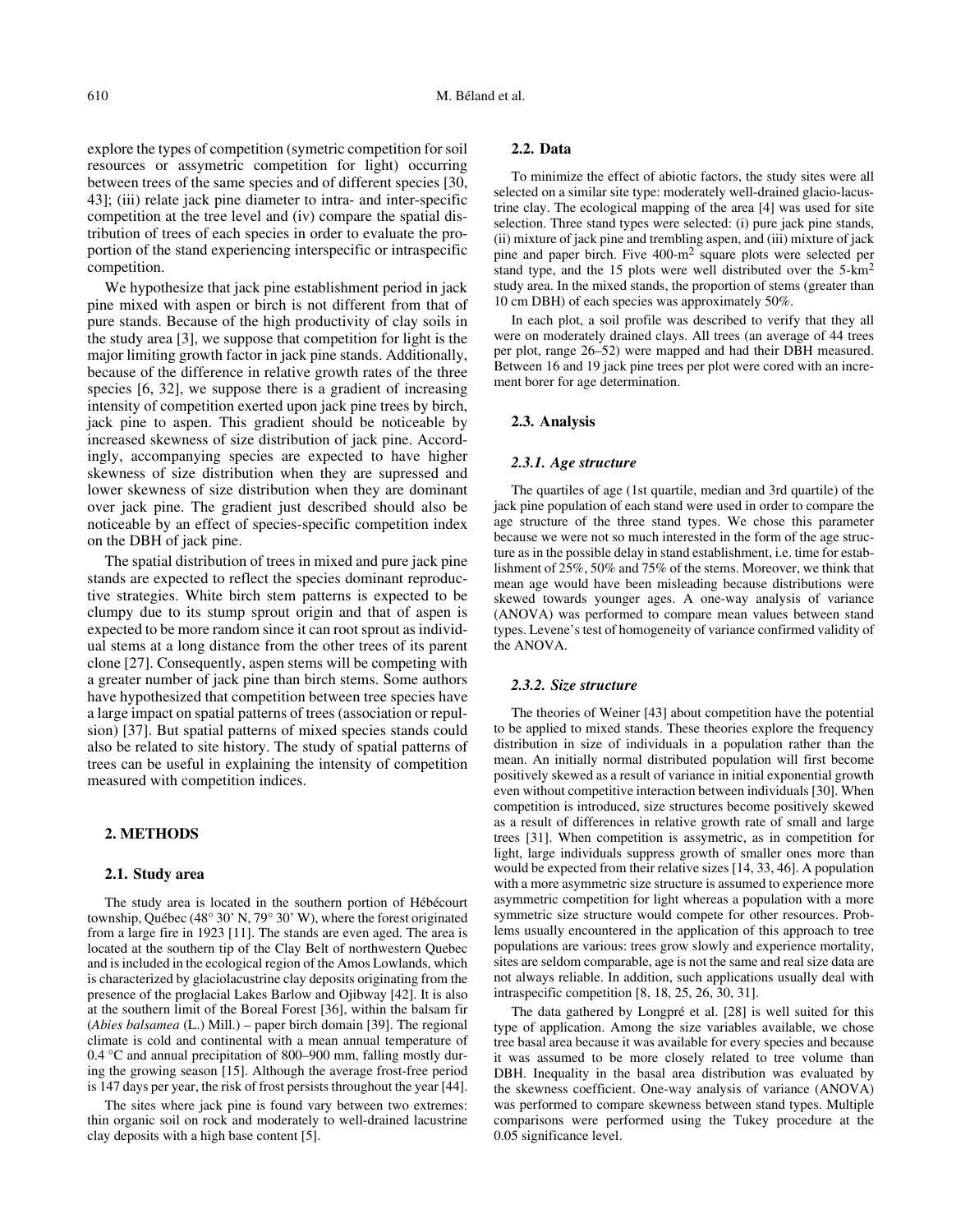## *2.3.3. Competition index*

For all jack pine trees in each of the 15 stands, except those whose competitors were located outside the plot, a competition index was computed that differentiates the contribution of each competing species. The chosen index is modified from Hegyi's competition index [21]:

$$
Hegyi_i = \sum_{j=1}^{n} \left[ \frac{DBH_j / DBH_i}{R_{ij}^2} \right]
$$

where  $DBH_j$  is DBH of jth competitor,  $DBH_j$  is DBH of subject tree i,  $R_{ij}$  is the linear distance between ith subject tree and the jth competitor. Competitor trees included in the calculation of the index were limited to those closer than a certain radius from the target tree [21]. We tested radii from 3 to 9 m. We chose this index because it was simple to use and, according to Holmes and Reed [22], performs as well as more complex indices. This index was modified to differentiate the relative influence of competitor species:

$$
Hegyi_i = [Hegyi_{i, Pinus}] + [Hegyi_{i, other species}].
$$

Multiple linear regressions were performed with jack pine DBH as dependent variable and the various components of competition as measured by the competition indices and the total index as independent variables. Selection of the variables was performed with the stepwise procedure. The procedure was repeated for each radius. A normality test performed on regression residuals confirmed the validity of the regressions.

#### *2.3.4. Spatial distribution*

Analysis of the spatial distribution of trees in each stand was performed using Ripley's K(d) function [34]. This method tests randomness of the distribution at multiple scales, based on the Poisson distribution, by examining the proportion of total possible pairs of points whose pair members are within a specified distance (d) of each other. We applied a square root transformation

$$
L(d) = \sqrt{\frac{K(d)}{\pi}} - d
$$

that linearize  $K(d)$ , stabilizes its variance and has an expected value of zero under the Poisson assumption [7]. The test of departure from a random distribution is evaluated by determining a 95% Monte Carlo envelope. The approximate interpretation of the results leads to consider that, for a clustering pattern, L(d) is greater than this envelope, for a random pattern, it is within the envelope, and for a regular pattern,  $L(d)$  is below the envelope [13]. The univariate  $L(d)$  statistic was computed for each species separately. The bivariate  $L_{12}(d)$  sta-

tistic was computed to assess the spatial relationship between competing species [29]. For this  $L_{12}(d)$  statistic, 2 null hypothesis are commonly used: random labelling and population independence. Since 2 different species are concerned, the latter was tested by comparing  $L_{12}(d)$  against a 95% Monte Carlo envelope defining independence of the two species [19].  $L_{12}(d)$  values above the enveloppe indicate spatial attraction and values below indicate spatial repulsion between the two species [29]. Univariate  $L(d)$ , bivariate  $L_{12}(d)$  and Monte Carlo envelopes were computed using Potemkin software developed by John Brzustowski from University of Alberta. Potemkin uses Ripley's [34] method of edge correction in which the sum calculated for each tree is weighed by the fraction of the circumference of a circle defining the neighbourhood assessed that lies within the sampled region.

### **3. RESULTS**

#### **3.1. Age structures**

Overall, the age of sampled jack pine trees varied between 69 and 45 years with peaks between 65 and 60 years. These ages correspond to a period of establishment extending from the 1923 fire up to 22 years after fire but 75% of trees were established within 10 years after fire. The first quartile of establishment time since fire is significantly higher in pure stands than in stands mixed with either aspen or birch; the first 25% of pine trees in pure stands establishes approximately 1.5 years later than in mixed stands (Tab. I). Median and 3rd quartile are not significantly different between stand types indicating that later establishment is not delayed by companion species.

## **3.2. Size structures**

Skewness of basal area distribution was positive no matter the stand type and was much higher for jack pine in pure stands and in mixture with aspen than in mixture with birch. Moreover, skewness for aspen was very small compared with that for birch (Fig. 1). There is a trend toward higher values of skewness for jack pine in mixture with aspen than in pure stands, but the difference is very small and not significant (Tab. II). However, aspen shows very low values of skewness compared to its pine competitor.

Table I. Effect of stand type on 1st quartile, median and 3rd quartile of time after the stand initiating fire of jack pine trees.

| Variable                  | Source         | Sum of squares | df                      | Mean square | F                           | P     |
|---------------------------|----------------|----------------|-------------------------|-------------|-----------------------------|-------|
| 1st quartile              | Stand type     | 6.749          | $\overline{c}$          | 3.374       | 7.540                       | 0.008 |
|                           | Error          | 5.370          | 12                      | 0.448       |                             |       |
| Median                    | Stand type     | 1.665          | $\overline{2}$          | 0.832       | 0.748                       | 0.494 |
|                           | Error          | 13.362         | 12                      | 1.114       |                             |       |
| 3rd quartile              | Stand type     | 4.003          | $\overline{2}$          | 2.002       | 1.833                       | 0.202 |
|                           | Error          | 13.105         | 12                      | 1.092       |                             |       |
| Tukey comparison of means |                |                |                         |             |                             |       |
| Stand type                | Pure jack pine |                | Jack pine + white birch |             | Jack pine + trembling aspen |       |
| 1st quartile              | 4.98a          |                | 3.50 <sub>b</sub>       |             | 3.60b                       |       |

Means with the same letter are not significantly different between stand types.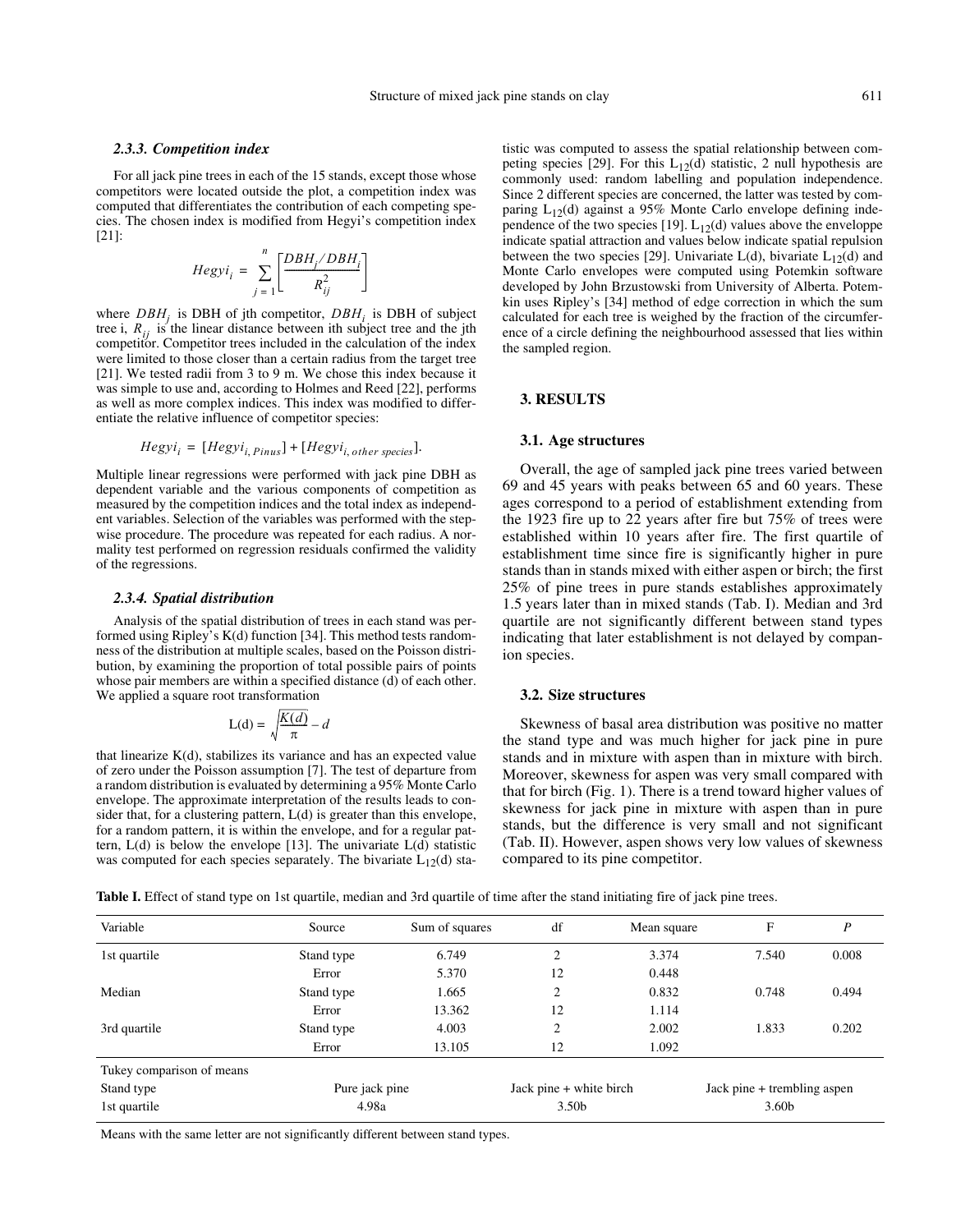612 M. Béland et al.



**3.3. Effect of competition on dbh**

Multiple linear regressions measuring the effect of various sources of competition on DBH of jack pine trees indicated that the index combining all species was the only component retained by the stepwise procedure except for stands mixed with birch where the contribution of black spruce (a minor component of some of the stands) was also significant. The radius chosen for the calculation of the competition indices was 6 m (lower radii had smaller  $\mathbb{R}^2$  and higher had to few subject trees). Competition from aspen or birch had little effect on the DBH of jack pine on the three stand types. Adjusted  $\mathbb{R}^2$ for the regressions varied between 0.58 and 0.768 (Tab. III).

# **3.4. Spatial distributions**

L statistic for the spatial distribution of trees in one of the 5 pure jack pine stands is presented in Figure 2a superimposed on the complete spatial randomness 95% Monte Carlo envelope. For concision, we combined the five stands on the same graph but showed only the L statistic for the range of values that are over their envelope (significantly clumped) and below their envelope (significantly regular) for the five stands (Fig. 2b). This graph indicates that stems are usually randomly distributed at all scales except for a tendency to have a uniform distribution at a scale between 1–1.5 m for all five stands (Fig. 2). Some uniformity is still to be found at distance 6 m.

The spatial distribution of trees in jack pine stands mixed with birch shows that jack pine trees are randomly distributed at all scales for three of the five stands and have a clumped distribution at scales higher than 3.6 m for the two remaining stands (Fig. 3a). One exception to that is a trend toward uniformity between 1–3 m (Fig. 3a). Birch trees are clumped at small scales with a trend towards uniform distribution at larger scales (Fig. 3b). The bivariate statistic shows the two species are independant except for repulsion at 3 m and 6 m (Fig. 3c). Individual stand graphs (not shown) indicate that this repulsion is present only on one stand.

Table II. Effect of stand type on skewness of basal area distribution of the three main tree species in pure jack pine stands and stands composed of a mixture of jack pine and white birch and jack pine and trembling aspen.

| Source     | DF | Mean square | P > F |  |
|------------|----|-------------|-------|--|
| Stand type |    | 0.498       | 0.711 |  |
| Error      | 19 | 0.929       |       |  |

**Figure 1.** Skewness of basal area distribution of the three main tree species in 68-years old pure jack pine stands, stands mixed with aspen and stands mixed with white birch.

The spatial distribution of trees in jack pine stands mixed with aspen shows that jack pine trees are usually clumped at scales between 6 and 10 m otherwise, they are randomly distributed (Fig. 4a). Aspen trees are clumped through a large range of scales for most stands (Fig. 4b). The bivariate statistic shows repulsion between the two species for a wide range of scales (Fig. 4c).

# **4. DISCUSSION**

The results of this study shed some light on some of the processes controlling stand composition, structure and spatial distribution in mixed pine stands on clay soils.

**Table III.** Multiple linear regression of jack pine DBH as a function of various sources of competition from trees inside a 6 m radius for the three stand types.

| Stand type                      | Model               | Unstandardized Standardized<br>coefficients | coefficients | $\boldsymbol{P}$ |
|---------------------------------|---------------------|---------------------------------------------|--------------|------------------|
| Pure pine                       | Constant            | 24.742                                      |              | 0.000            |
| Adj $R^2 = 0.580$ ,             | All species         | $-1.267$                                    | $-0.763$     | 0.000            |
| $N = 38$                        | Pin cherry          | $-6.49$                                     | $-0.259$     | 0.021            |
| Excluded                        | Pine                |                                             | 0.766        | 0.466            |
| variables:                      | <b>Black spruce</b> |                                             | $-0.040$     | 0.712            |
|                                 | White birch         |                                             | $-0.088$     | 0.423            |
|                                 | White spruce        |                                             | 0.175        | 0.105            |
| Pine with hirch                 | Constant            | 31.122                                      |              | 0.000            |
| Adj $R^2 = 0.724$ ,             | All species         | $-2.283$                                    | $-0.724$     | 0.002            |
| $N = 11$                        | <b>Black spruce</b> | $-12.831$                                   | $-0.547$     | 0.011            |
| Excluded                        | Pine                |                                             | $-0.283$     | 0.676            |
| variables:                      | White birch         |                                             | 0.044        | 0.825            |
|                                 | White spruce        |                                             | 0.107        | 0.579            |
|                                 | Trembling aspen     |                                             | $-0.169$     | 0.397            |
|                                 | Salix               |                                             | 0.460        | 0.646            |
| Pine with aspen                 | Constant            | 28.116                                      |              | 0.000            |
| Adj $R^2 = 0.768$ ,<br>$N = 15$ | All species         | $-2.979$                                    | $-0.886$     | 0.000            |
| Excluded                        | Pine                |                                             | $-0.193$     | 0.451            |
| variables:                      | White birch         |                                             | 0.007        | 0.963            |
|                                 | Trembling aspen     |                                             | 0.099        | 0.465            |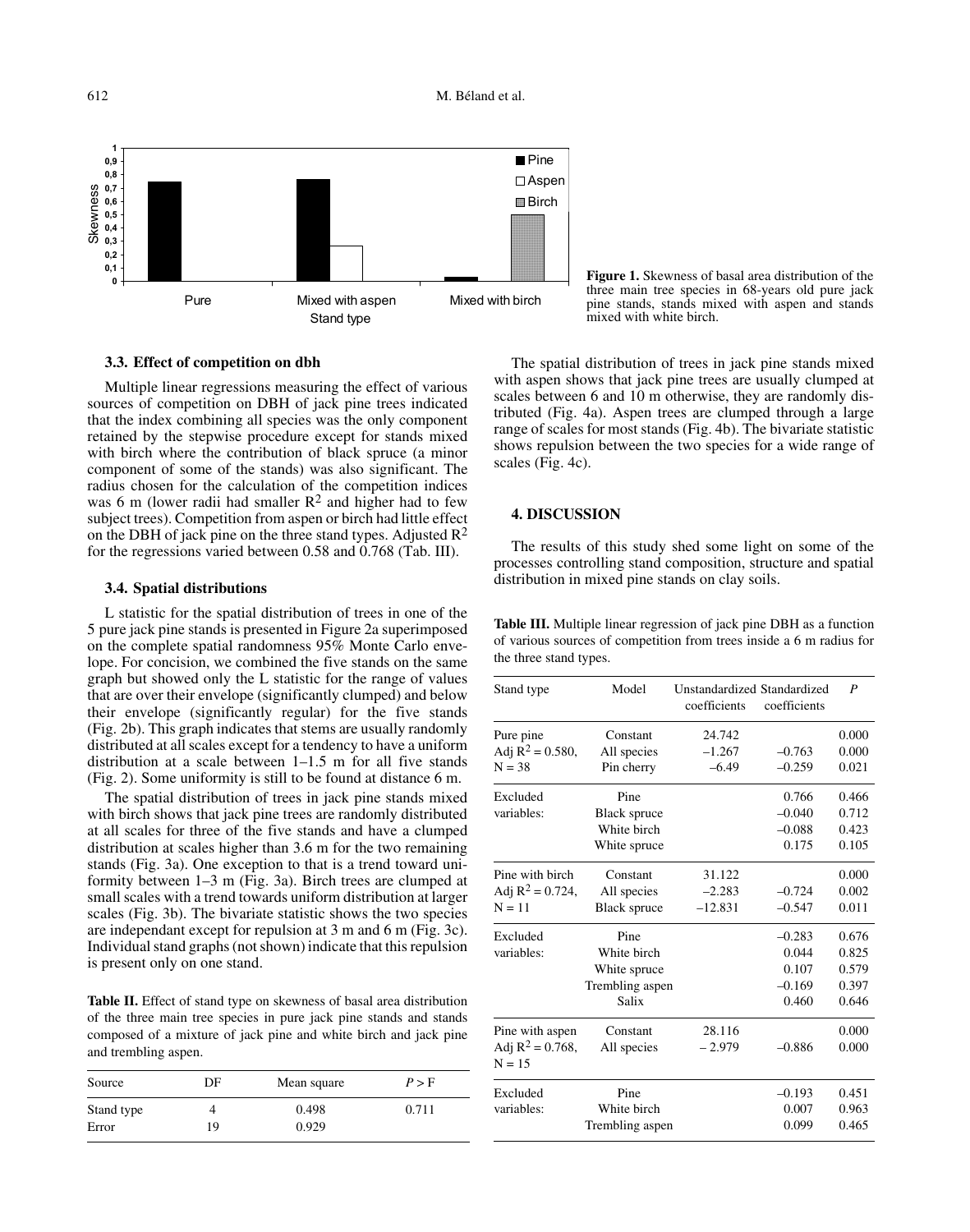

**Figure 2.** Ripley's univariate L statistic showing the spatial patterns of trees in 68 years old pure jack pine stands. (a) L statistic for one of the 5 stands superimposed on the complete spatial randomness 95% Monte Carlo envelope, (b) L statistic for the range of values that are over their envelope (significantly clumped "+") and below their envelope (significantly regular " $\square$ ") for the five stands.

Establishment of most of jack pine trees within about 10 years is consistent with Gauthier et al. [17] who reported age structures indicative of establishment within 10 to 20 years after fire on mesic mainland jack pine populations of the same area. The small initial delay in tree establishment in pure stands relative to mixed stands, is small enough to allow us to use DBH as a surrogate for diameter growth for further analysis. It also excludes the possibility that the outcome of competition between species be influenced by such a delay at least for this particular fire year. It would have been interesting to also core aspen and birch trees to see if they experience the same delay.

As of the size structures, in theory, high values of skewness of size structure ought to be associated with a population experiencing more assymetric competition for light whereas low values are expected for symmetric competition for soil resources. This could explain why jack pine shows low skewness when mixed with birch and seems to confirm the hypothesis of Longpré et al. [28] about lower competition for light from birch than from pine or aspen. The very high values of skewness for birch trees in mixtures with pine is consistent with the fact that birch trees are overtopped by pine trees. Although comparisons of size inequalities to characterize competition between species are not common in the literature and should be made with caution, low values of skewness of aspen compared with pine in mixtures could indicate that aspen is a stronger competitor than jack pine.

The influence of mortality might have had an important influence on our results. According to Mohler et al. [30], skewness is supposed to be maximal just prior to the beginning of self thinning. Skewness is expected to be reduced afterwards as the smaller trees in the understory die but still be positive. Some mortality was recorded in the studied stands. However,

if the mortality was due to old tree senescence rather than to self-thinning, then any inference concerning the influence of spatial patterns and competition on diameter growth would be biased because of the loss of large trees that had an important competitive effect. However, field observation of the relative diameter of dead trees and their coordinates indicates that they are predominantly small trees from the understory that died from self-thinning.

In order to see if results from the analysis of size structures can be extrapolated to other stands, 1719 stands of various species composition and soil type were selected in the database of the Quebec Ministry of Natural Resources temporary sample plots for the Abitibi-Témiscamingue region. These plots indicate that skewness of basal area distribution do not follow exactly the same trends as in study plots (unpublished). Conversely, there was no difference in skewness in basal area distribution of jack pine between pure jack pine stands and stands composed of a mixture of jack pine and either of white birch or aspen. Trembling aspen basal area distribution did not show a lower skewness than that of jack pine when mixed together but did show a significanly higher skewness in pure stands. Birch skewness was not significantly different between pure stands or mixtures with pine. However, skewness of birch in pure stands was higher than that of jack pine and was not significantly different from that of birch in mixture with jack pine. The trend in aspen skewness seems to confirm that intraspecific competition is of higher intensity than inter-specific competition [38]. The trend in birch is in contradiction with our hypothesis of higher intensity of competition exerted on birch when overtopped by pine. One possible explanation of these results is that pure stands would be more regular and thus have fewer gaps which is confirmed in the study plots for pine stands but would have to be confirmed for pure birch and pure aspen stands since no stem mapping was done on those plots.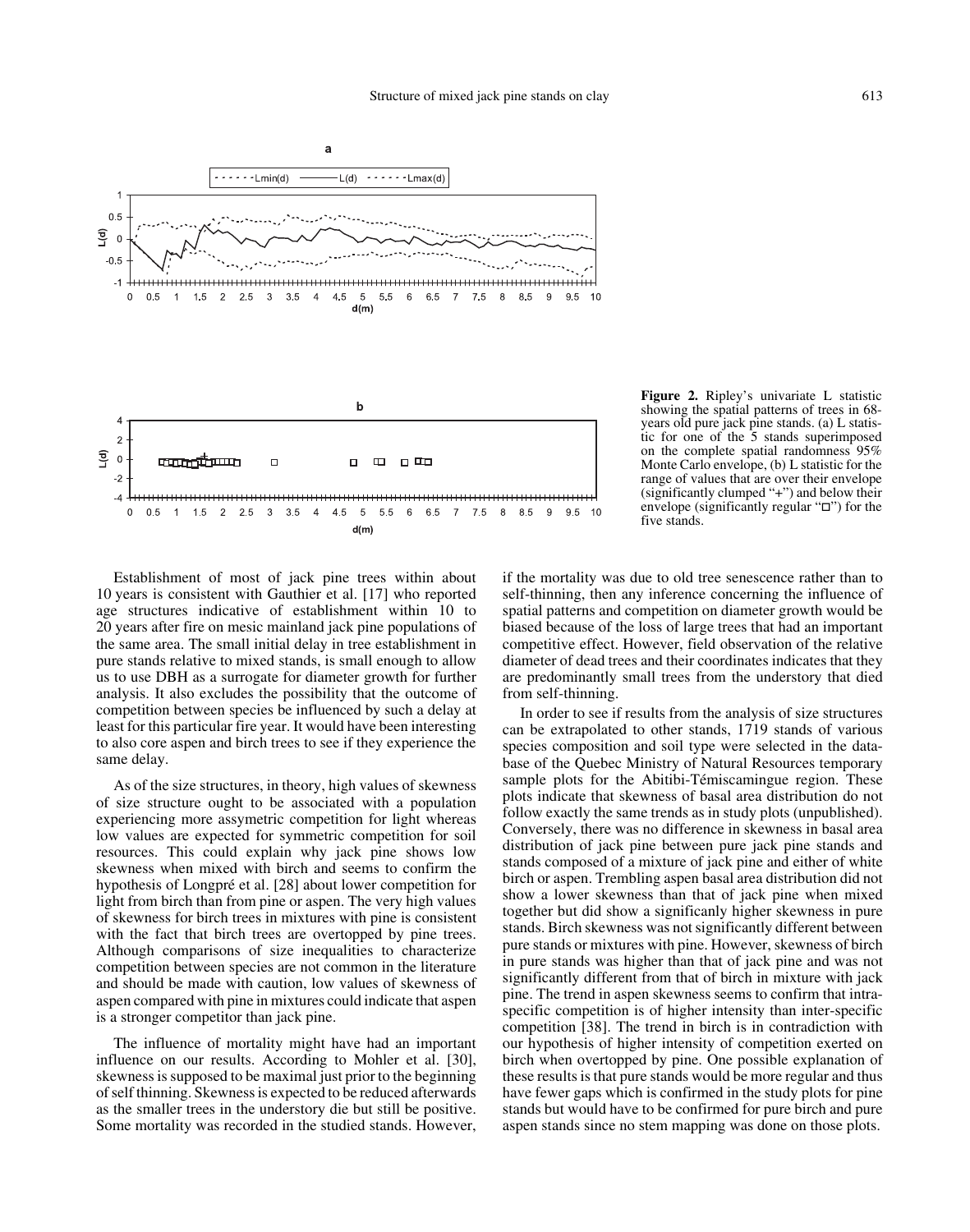

**Figure 3.** Ripley's L statistic showing the spatial patterns of trees in five 68-years old stands composed of a mixture of jack pine and white birch. (a) univariate L statistic for the range of values that are over their complete spatial randomness 95% Monte Carlo envelope (significantly clumped "+") and below their envelope (significantly regular "") computed for jack pine alone, (b) univariate statistic computed for birch alone and c. Bivariate  $L_{12}$  statistic computed to test the the relationship between jack pine and white birch (values above their envelope indicate attraction between species "+" and values below their envelope indicate spatial repulsion between species " $\square$ ").

The little effect of the presence of nearby aspen or birch on the DBH of jack pine trees on the three stand types support Szwagrzyk's [38] hypothesis that intra-specific competition is more intense than inter-specific competition.

The uniform distribution of jack pine stems at a scale of 1– 1.5 m is probably indicative of the scale at which competition between jack pine trees influence stem distribution, i.e. two jack pine stems tend to exclude themselves when closer than 1.5 m apart. Uniformity found at distance 6 m is consistent with the fact that radius 6 m is the best radius for the competition index. The random distribution of jack pine is consistent with its reproduction by seed. Kenkel et al. [25, 26] and Yarranton and Yarranton [45] have shown that the distribution of jack pine trees evolved with stand development from random at a young age toward uniform as a consequence of self-thinning. The trend toward uniformity of jack pine tree distribution in mixture with birch may be explained in the same way as for pure stands.

The spatial independance of jack pine and birch is explained by birch reproducing itself by seed and by stump sprouts and by its lower position in the canopy. Seed-origin birch trees are probably randomly distributed and intricately mixed among pines and influence little the spatial structure of pines, whereas stump sprouts produce clumps of stems that are variable in size. Larger clumps exclude pine trees over a larger area which explains the occurence of spatial repulsion in one of the stands,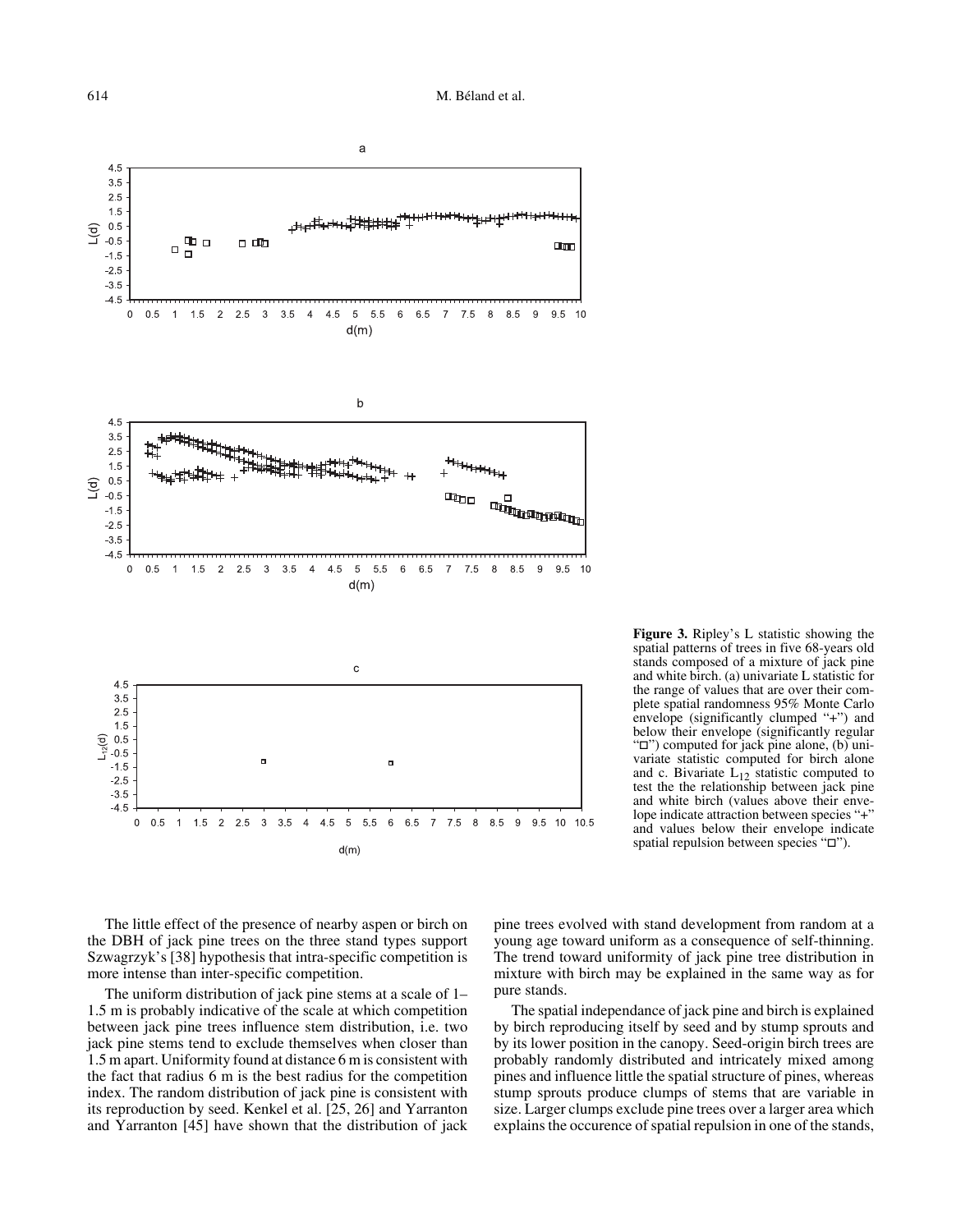

**Figure 4.** Ripley's L statistic showing the spatial patterns of trees in five 68-years old stands composed of a mixture of jack pine and trembling aspen. (a) univariate L statistic for the range of values that are over their complete spatial randomness 95% Monte Carlo envelope (significantly clumped "+") and below their envelope (significantly regular " $\square$ ") computed for jack pine alone, (b) univariate statistic computed for aspen alone and (c) Bivariate  $L_{12}$  statistic computed to test the the relationship between jack pine and trembling aspen (values above their envelope indicate attraction between species "+" and values below their envelope indicate spatial repulsion between species " $\square$ ").

whereas small clumps probably have no effect. Birch clumps are probably uniformly distributed. These results and the trends in skewness of basal area of pine in mixtures with birch (described above) leads us to think that birch influence on pine could be limited to symmetric competition for soil resources. This effect was apparent at the stand level in Longpré et al. [28] because the two species are more intricately mixed as a result of smaller stump sprout clumps than aspen root sucker clumps.

Spatial repulsion between pine and aspen might be explained by the strong dominance of vegetative reproduction by root suckers for the regeneration of trembling aspen [27]. Aspen trees form large clumps that exclude pine trees. Between clumps of aspen, pine trees are randomly distributed.

These results added to the fact that competition from aspen in mature stands did not significantly reduce the diameter growth of individual stems of jack pine and did not impact jack pine basal area structure are consistent with the lack of difference in mean jack pine diameter observed by Longpré et al. [28] and are explained by the fact that the two species are not intricately mixed but rather form clumps. Competition between pine and aspen is thus limited to a relatively small proportion of trees in mixed stand.

Overall, since competition from companion species seems not to have had a large influence on the establishment delay, size structure and growth of jack pine in mature stands, we are forced to conclude that actual spatial structure and composition of the stands is either dependent on pre-fire stand composition, reproductive strategies of the species involved (as mentioned earlier) or on competition induced mortality that may have occured earlier in stand development. According to Greene and Johnson [20], post-fire composition in aspen, jack pine and black spruce stands is largely dependant on composition before fire. This stability in forest composition could be caused by the effect of forest composition on fire intensity; jack pine fuels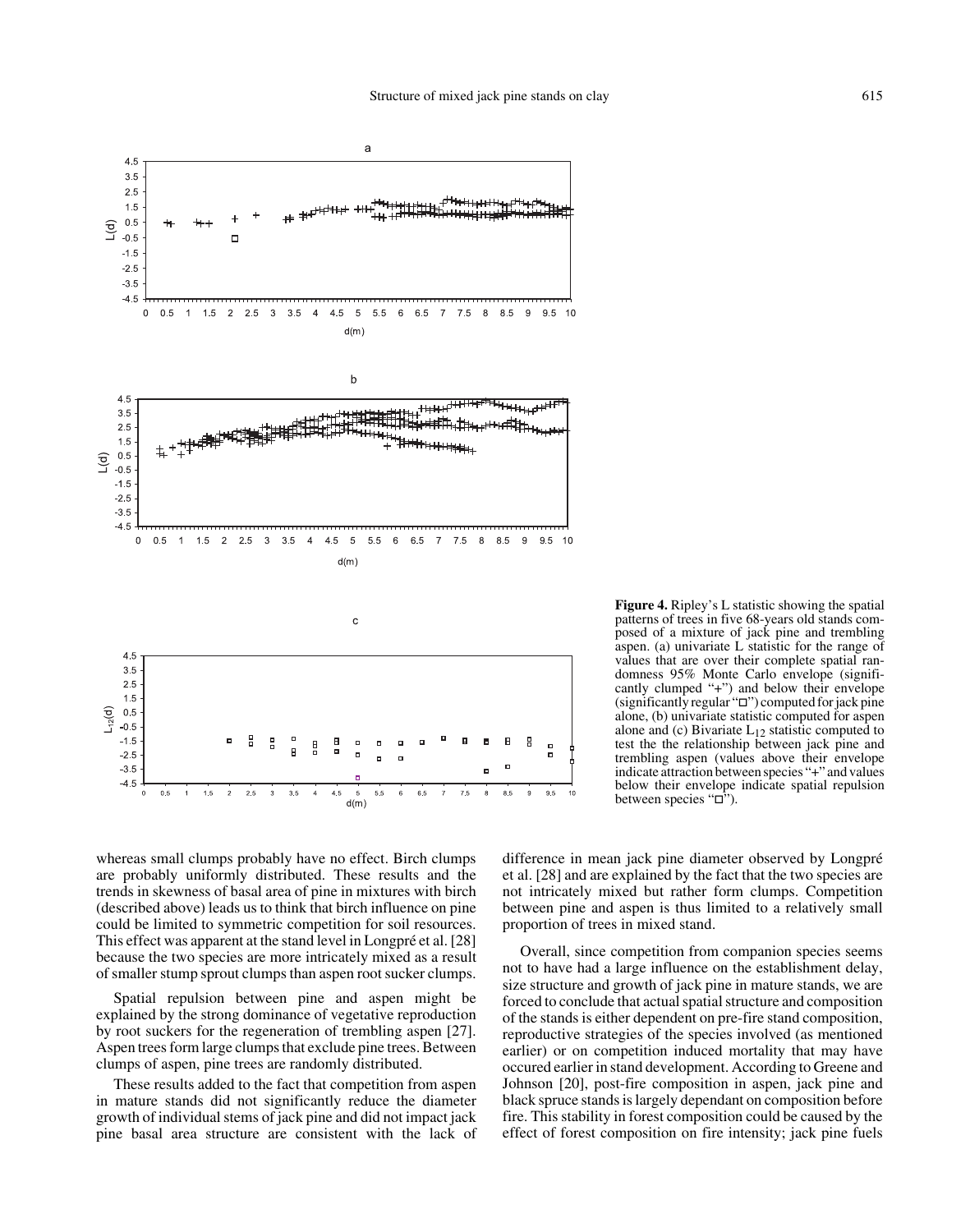would favor more intense fires that kill most of the aspen roots and aspen fuels would lower fire intensity favoring more aspen root suckering. Another hypothesis involves the influence of aspen wood ash which Thomas and Wein [41] showed to be detrimental to jack pine germination before its alcaline content is drained away by rain. The main weaknesses of these conclusions is in the lack of data on stands at an earlier developmental stage and for different fire years.

Based on that process, our study may have implications for forest management since it is possible that cutting could favor forest compositions dominated by aspen more so than fire would [2, 9] even when large seedling stock are used [23, 40]. Greene and Johnson [20] argued that initial high aspen densities found after cutting are likely to diminish due to rapid selfthinning among root suckers. However, that may not be enough to change the relative dominance of species.

Our study could also have implications for the development of growth and stand dynamics models of the boreal mixed woods of Canada. Among other things, they stress the importance of explicitly taking into account the spatial distribution of trees. A model like SORTIE, in the process of being calibrated in the study area would respond to this concern.

**Acknowledgments:** The authors gratefully acknowledge financial support from the NSERC-UQAT-UQAM Industrial Chair in Sustainable Forest Management for a post-doc fellowship to Martin Béland and from the Faculty of Forestry of Université de Moncton and from the Groupe de recherche en écologie forestière interuniversitaire (GREFi) for assistance to the publication. The original study was funded by Quebec Ministry of Natural Resources. Tembec inc. and Norbord Industries inc. made plots accessible for the study. We acknowledge M. François Goreaud for his thorough review of the manuscript and his help with Ripley's statistical analyses.

## **REFERENCES**

- [1] Béland M., Dynamique et sylviculture des pinèdes à pin gris dans la ceinture d'argile du nord-Ouest québécois, Ph.D. thesis at UQAM, 2000.
- [2] Béland M., Zarnovican R., Bergeron Y., Natural regenaration of jack pine following harvesting and site preparation in the clay belt of northwestern Québec, For. Chron. 75 (1999) 821–831.
- [3] Béland M., Bergeron Y., Height growth of jack pine (*Pinus banksiana*) in relation to site types in boreal forests of Abitibi, Québec, Can. J. For. Res. 26 (1996) 2170–2179.
- [4] Béland M., Bergeron Y., Harvey B., Robert D., Quebec's ecological framework for forest management: a case study in Abitibi, For. Ecol. Manage. 49 (1992) 247–266.
- [5] Bergeron Y., Camiré C., Bouchard A., Gangloff P., Analyse et classification des sols pour une étude écologique intégrée d'un secteur de l'Abitibi, Québec, Géogr. Phys. Quat. 36 (1982) 291– 305.
- [6] Bergeron Y., Charron D., Post-fire stand dynamics in Quebec's southern boreal forest: a dendroecological approach, Eco-Science 1 (1994) 173–184.
- [7] Besag J., Contribution to the discussion of Dr Ripley's paper, J. R. Statist. Soc. B 39 (1977) 193–195.
- [8] Brand D.G., Magnussen S., Assymmetric, two-sided competition in even-aged monocultures of red pine, Can. J. For. Res. 18 (1988) 901–910.
- [9] Calmels S., Béland M., Bergeron Y., Jack pine regeneration on clay from slash compared with plantation, Forestry Chronicle (to be published).
- [10] Cayford J.H., McRae D.J., The ecological role of fire in jack pine forests, in: Wein R.W., MacLean D.A. (Eds.), The Role of Fire in Northern Circumpolar Ecosystems, John Wiley and Sons, Chapter 10, 1983, pp. 183–198.
- [11] Dansereau P.-R., Bergeron Y., Fire history in the southern boreal forest of northwestern Quebec, Can. J. For. Res. 23 (1993) 25–32.
- [12] Day R.J., Woods G.T., The role of wildfire in the ecology of jack and red pine forest in Quetico Provincial Park, Atikokan District, North Central Region: Ontario Ministry of Natural Resources; Report No. 5, 1977, 79 p.
- [13] Diggle P.J., Statistical analysis of spatial point patterns, Academic Press, New York, 1983, 148 p.
- [14] Duncan R.P., A correction for including competitive asymmetry in measurements of local interference in plant populations, Oecologia 103 (1995) 393–396.
- [15] Environment Canada, Normales climatiques au Canada, Vol. 2: Températures, Vol. 3: Précipitations, Service de l'environnement atmosphérique, Environnement Canada, Ottawa, Ont., 1982.
- [16] Fayle D.C.F., Bentley C.V., Growth and development of a natural jack pine stand, in: McIver D.C., Street R.B., Auclair A.N. (Eds.), Climate Applications in Forest Renewal and Forest Production; Geneva Park, Orilla, Ontario, Atmospheric Environment Service, 1986, pp. 145–149.
- [17] Gauthier S., Gagnon J., Bergeron Y., Population age structure of *Pinus banksiana* at the southern edge of the Canadian boreal forest, J. Veg. Sci. 4 (1993) 783–790.
- [18] Gerry A.K, Wilson S.D., The influence of initial size on the competitive response of six plant species, Ecology 76 (1995) 272– 279.
- [19] Goreaud F., Pelissier R., Avoiding misinterpretation of biotic interactions with the intertype  $K_{12}$ -function: population independence vs. random labelling hypotheses, J. Veg. Sci. (to be published).
- [20] Greene D.F., Johnson E.A., Modelling recruitement of *Populus tremuloides, Pinus banksiana*, and *Picea mariana* following fire in the mixedwood boreal forest, Can. J. For. Res. 29 (1999) 462–473.
- [21] Hegyi F., A simulation model for managing jack-pine stands, in Growth models for tree and stand simulation. Royal College of Forestry, Stockholm, Sweden, 1974, pp. 74–90.
- [22] Holmes M.J., Reed D.D., Competition indices for mixed species northern hardwoods, For. Sci. 37 (1991) 1338–1349.
- [23] Jobidon R., Roy V., Cyr G., Net effect of competing vegetation on selected environmental conditions and performance of four spruce seedling stock sizes after eight years in Québec (Canada), Ann. For. Sci. 60 (2003) 691–699.
- [24] Kenkel N.C., Pattern of self-thinning in jack pine: testing the random mortality hypothesis, Ecology 69 (1988) 1017–1024.
- [25] Kenkel N.C., Hoskins J.A., Hoskins W.D., Local competition in a naturally established jack pine stand, Can. J. Bot. 67 (1989) 2630– 2635.
- [26] Kenkel N.C., Hoskins J.A., Hoskins W.D., Edge effects in the use of area polygons to study competition, Ecology 70 (1989) 272–274.
- Lavertu D., Mauffette Y., Bergeron Y., Effects of stand age and litter removal on the regeneration of *Populus tremuloides*, J. Veg. Sci. 5 (1994) 561–568.
- [28] Longpré M.H., Bergeron Y., Paré D., Béland M., Effects of companion species on the growth of jack pine, Can. J. For. Res. 24 (1994) 1846–1853.
- [29] Lotwick H.W., Silverman B.W., Methods for analysing spatial processes of several types of points, J. R. Statist. Soc. B 44 (1982) 406–413.
- [30] Mohler C.L., Marks P.L., Sprugel D.G., Stand structure and allometry of trees during self-thinning of pure stands, J. Ecol. 66 (1978) 599–614.